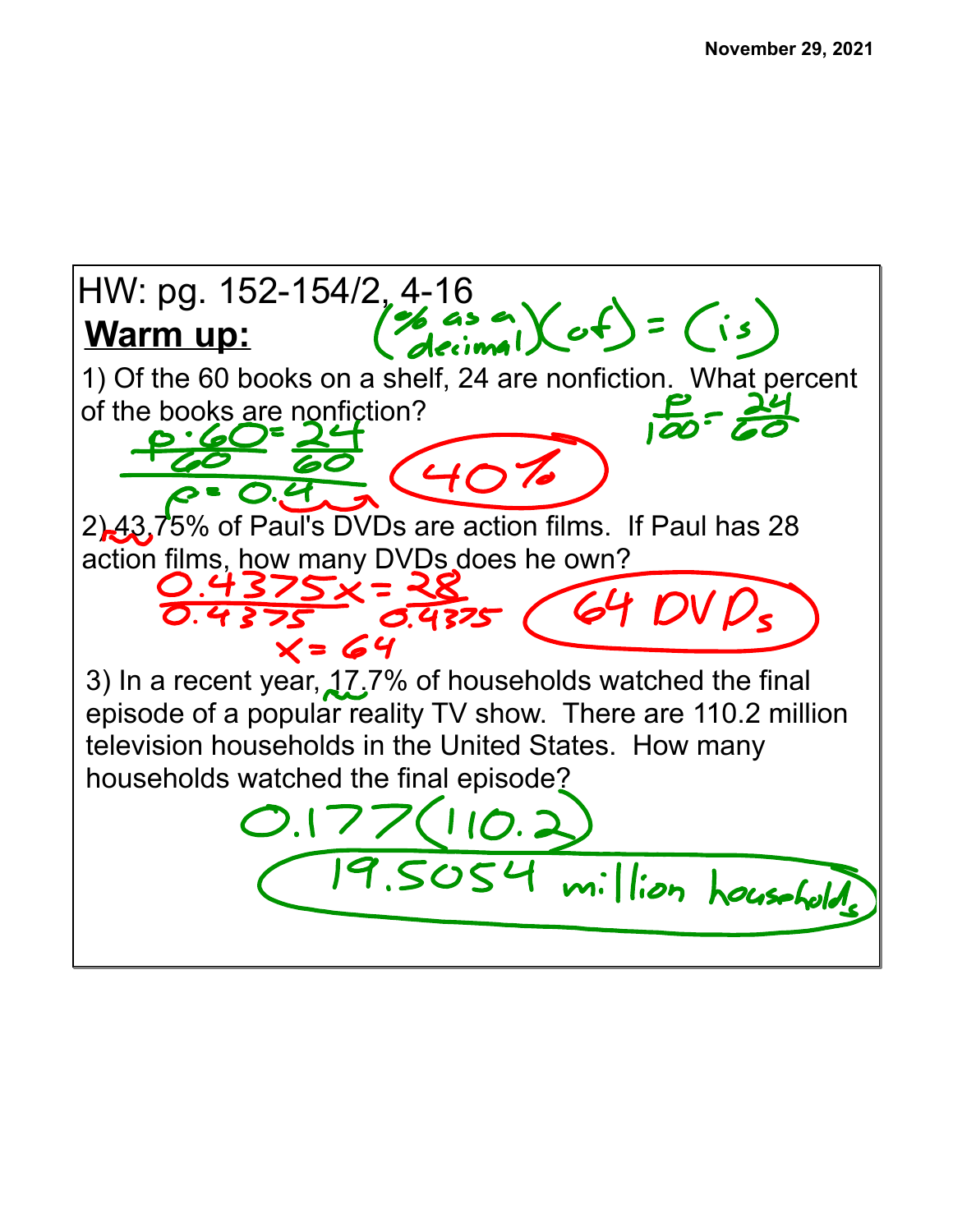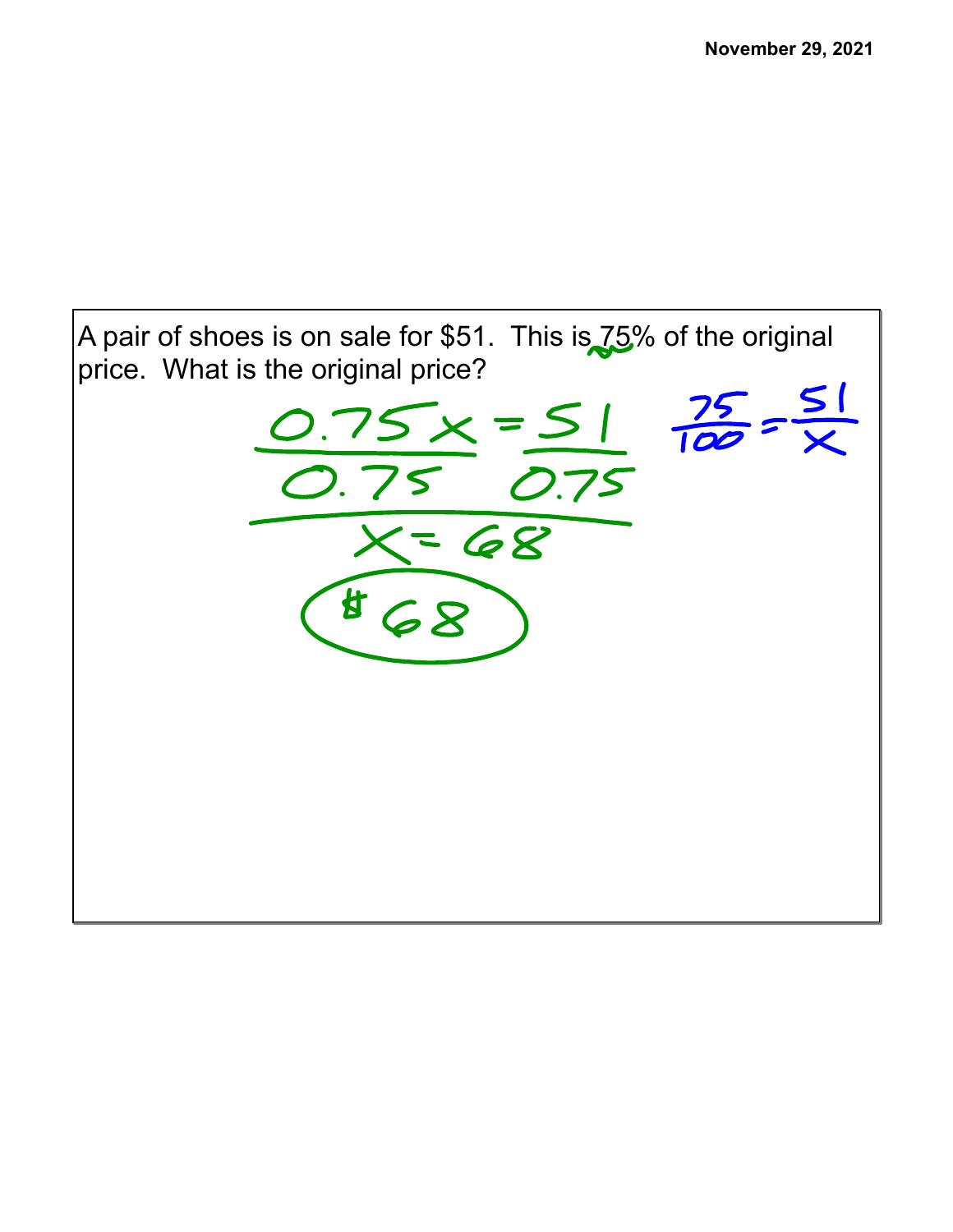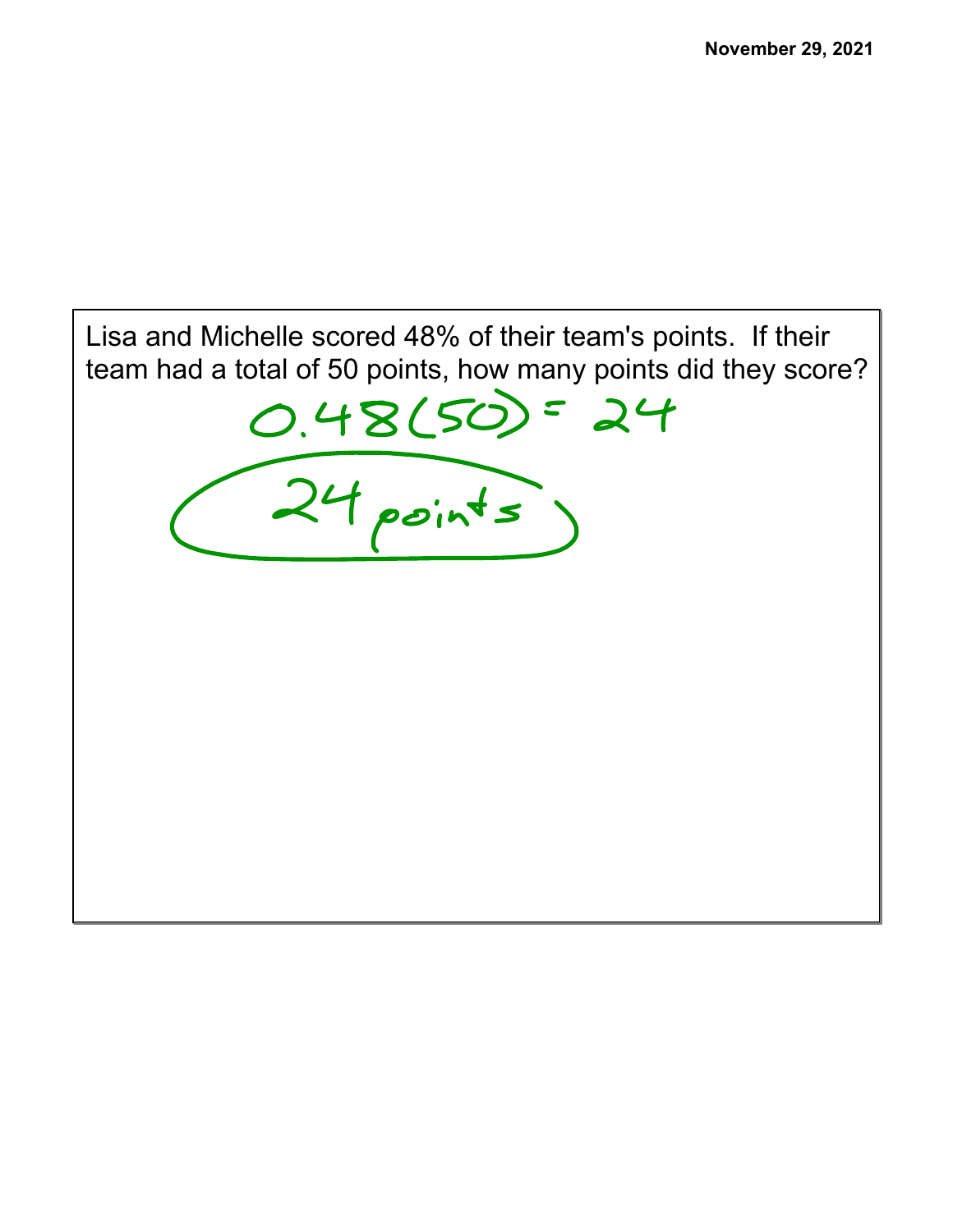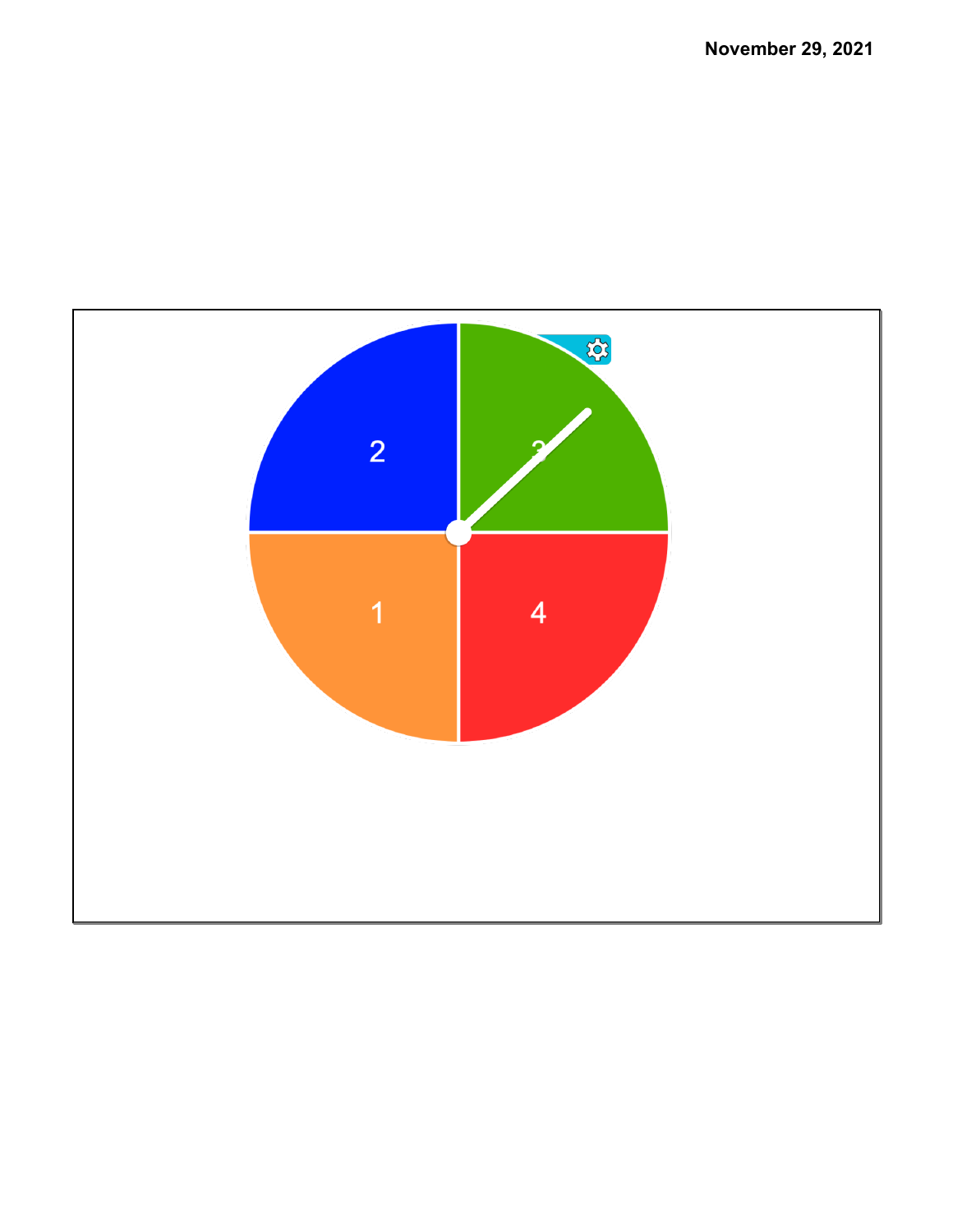**November 29, 2021**

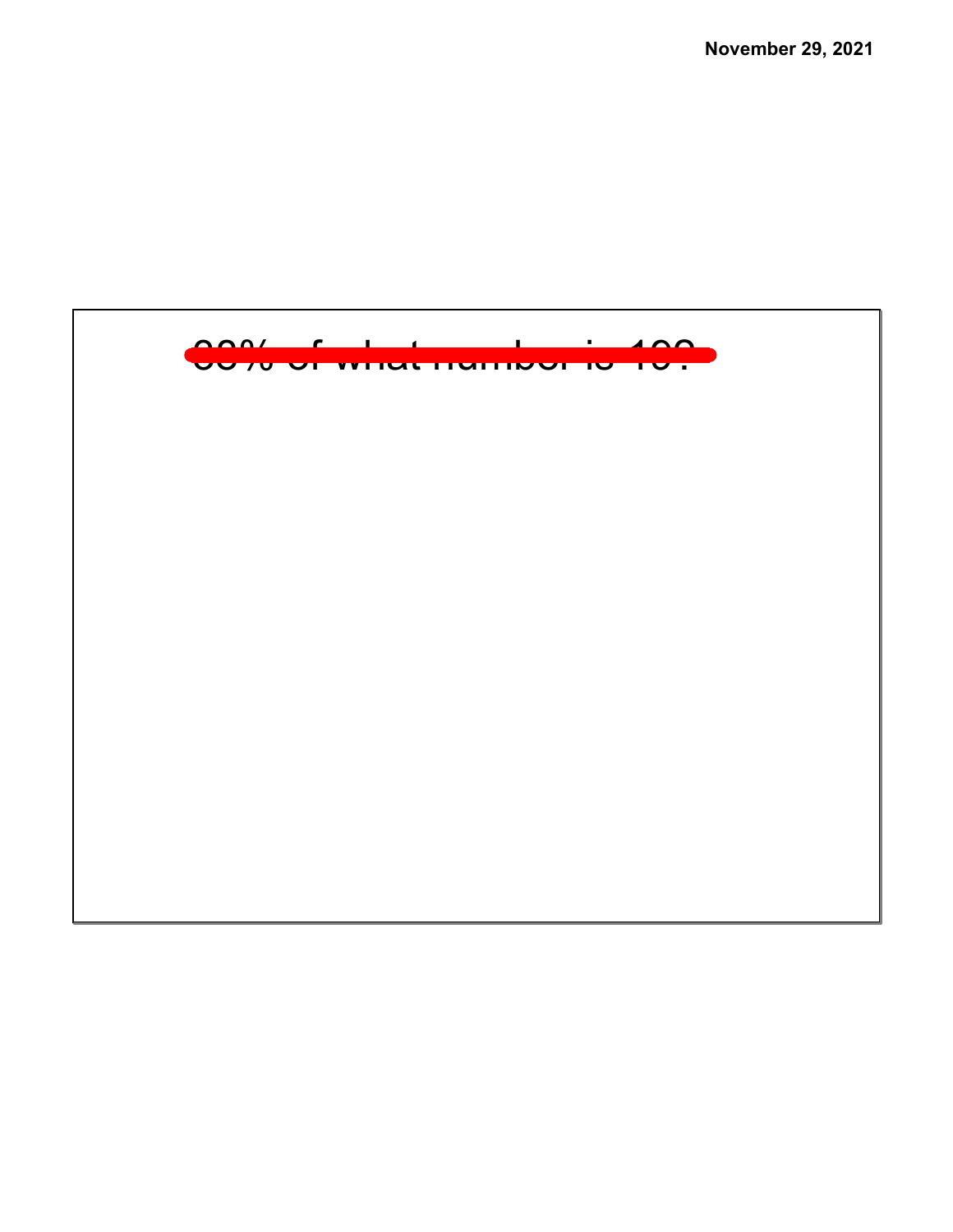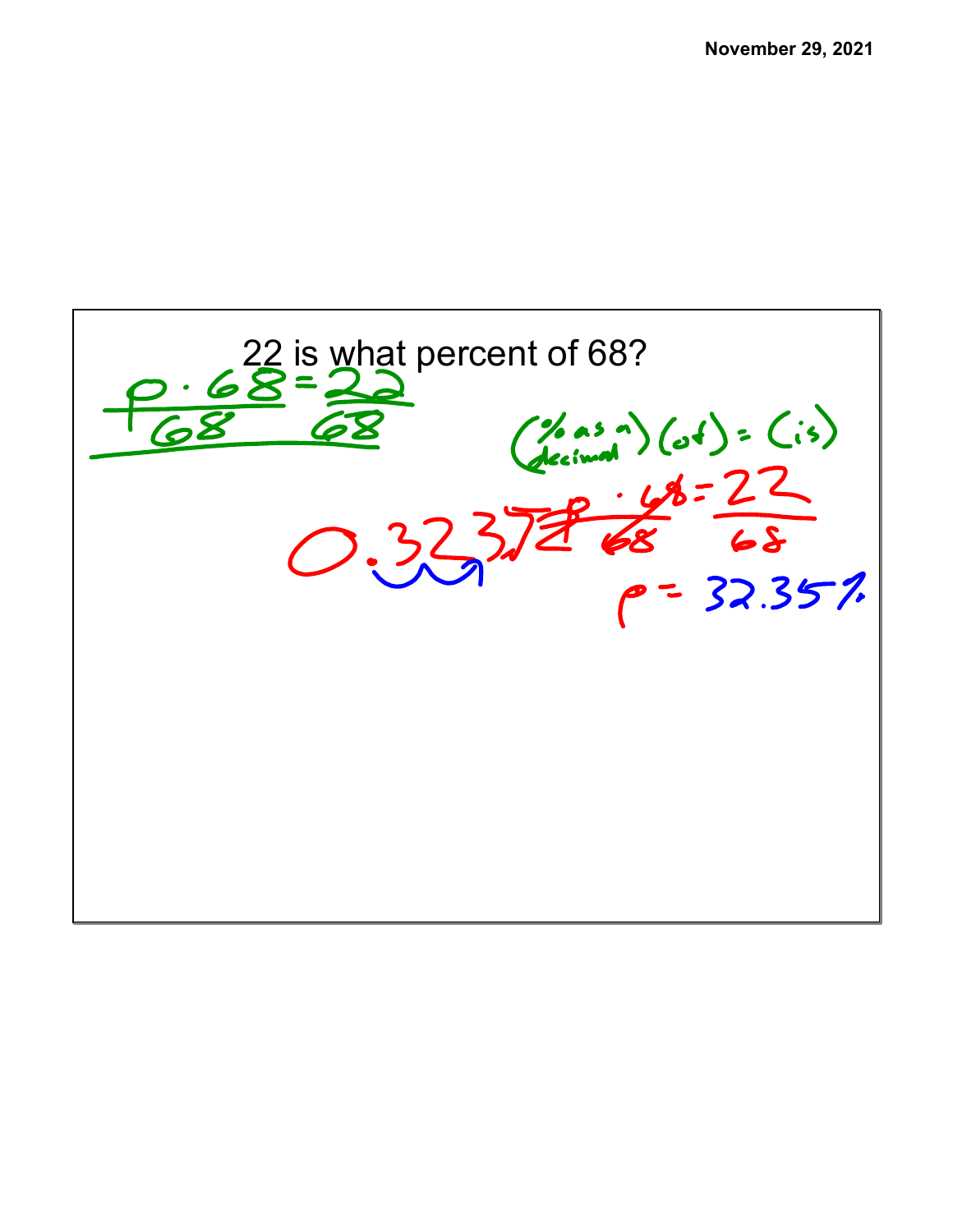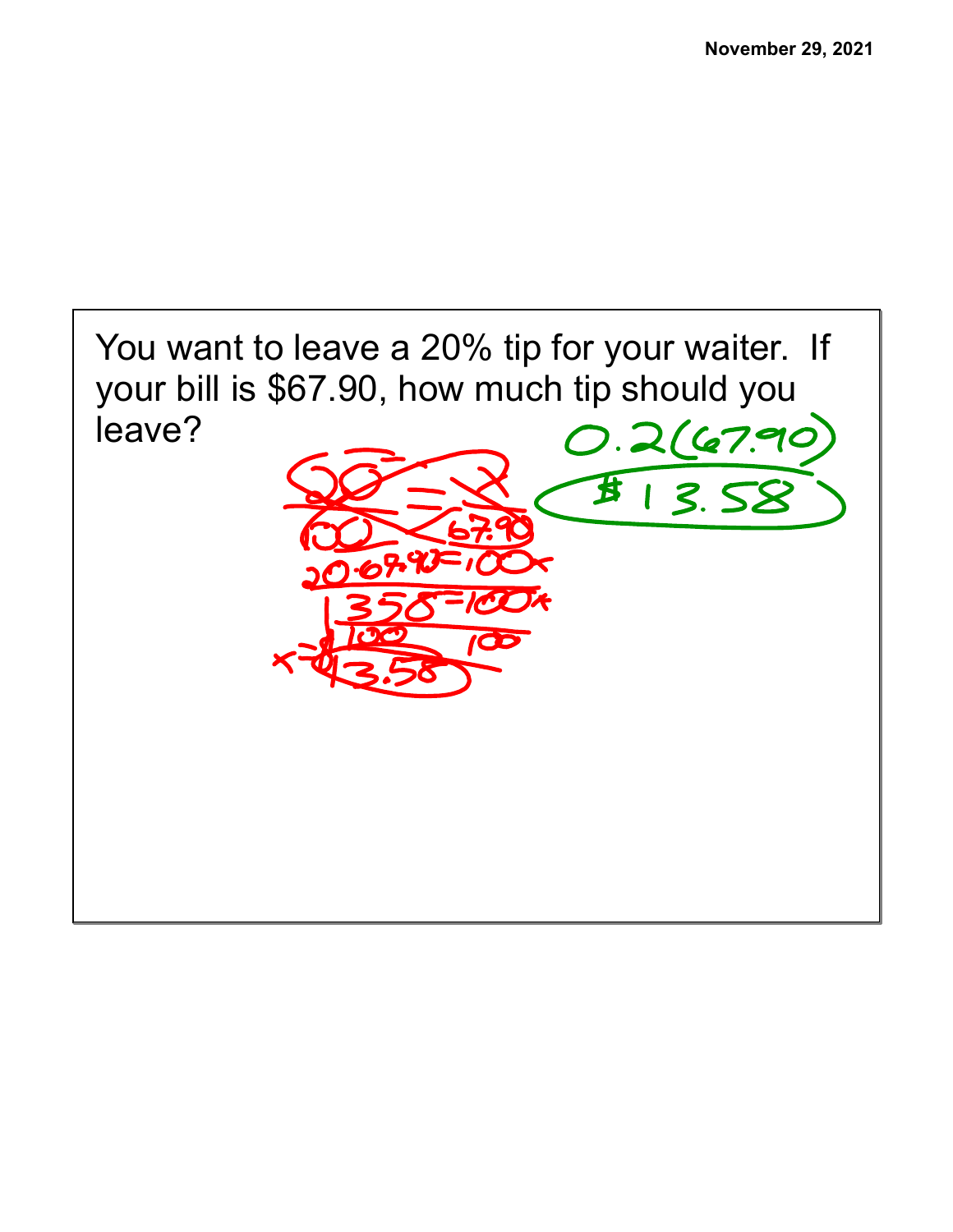